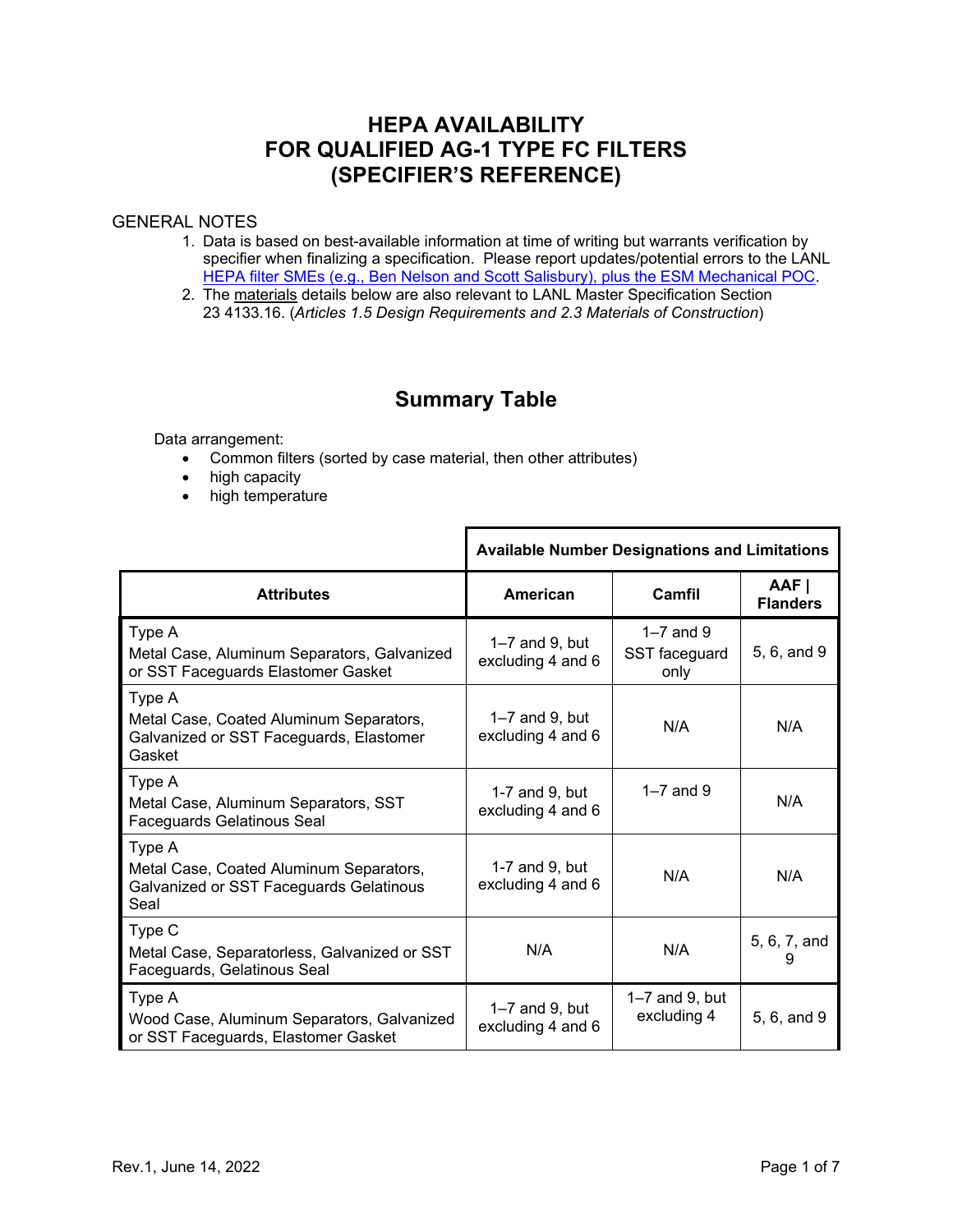|                                                                                                                        | <b>Available Number Designations and Limitations</b> |        |                          |
|------------------------------------------------------------------------------------------------------------------------|------------------------------------------------------|--------|--------------------------|
| <b>Attributes</b>                                                                                                      | <b>American</b>                                      | Camfil | AAF I<br><b>Flanders</b> |
| Type A<br>Wood Case, Coated Aluminum Separators,<br>Galvanized or SST Faceguards, Elastomer<br>Gasket                  | $1-7$ and 9, but<br>excluding 4 and 6                | N/A    | N/A                      |
| Type C<br>Wood Case, Separatorless, Galvanized or SST<br>Faceguards, Elastomer Gasket                                  | N/A                                                  | N/A    | 5, 6, 7, and<br>9        |
| Type C<br>Wood Case, Separatorless, Galvanized or SST<br>Faceguards, Gelatinous Seal                                   | N/A                                                  | N/A    | 5, 6, 7, and<br>9        |
| Type B<br>High Capacity, Metal Case, Mini-Pleat, SST<br>Faceguards, Elastomer Gasket                                   | N/A                                                  | 8      | N/A                      |
| Type B<br>High Capacity, Metal Case, Mini-Pleat, SST<br>Faceguards, Gelatinous Seal                                    | N/A                                                  | 8      | N/A                      |
| Type A<br>High Temperature, Metal Case, Aluminum<br>Separators, RTV Sealant, SST Faceguards,<br><b>Silicone Gasket</b> | $1-7$ and 9, but<br>excluding 4 and 6                | N/A    | 5                        |
| Type A<br>High Temperature, Wood Case, Aluminum<br>Separators, RTV Sealant, SST Faceguards,<br><b>Silicone Gasket</b>  | N/A                                                  | N/A    | 5                        |

# **QUALIFIED FILTER AVAILABILITY—DETAILS**

### **American Air Filter**

For this manufacturer only, variations listed within brackets are qualified filter configurations; consult with filter manufacturer for suffix number (XXX) of specific filter configuration.

- A. Model Number: 105-1332345-XXX. (Qualified on 12/31/2018, expires on 12/30/2023). Type A, Number Designation 1–7 and 9, excluding 4 and 6.
	- a. Filter media –Lydall #3398
	- b. Case box type construction, 3/4-inch fire-retardant plywood
	- c. Separator [corrugated aluminum] or [corrugated vinyl coated aluminum]
	- d. Adhesive polyurethane
	- e. Gasket [neoprene gasket on upstream face] or [neoprene gasket on downstream face] or [neoprene gasket on both faces] or [none]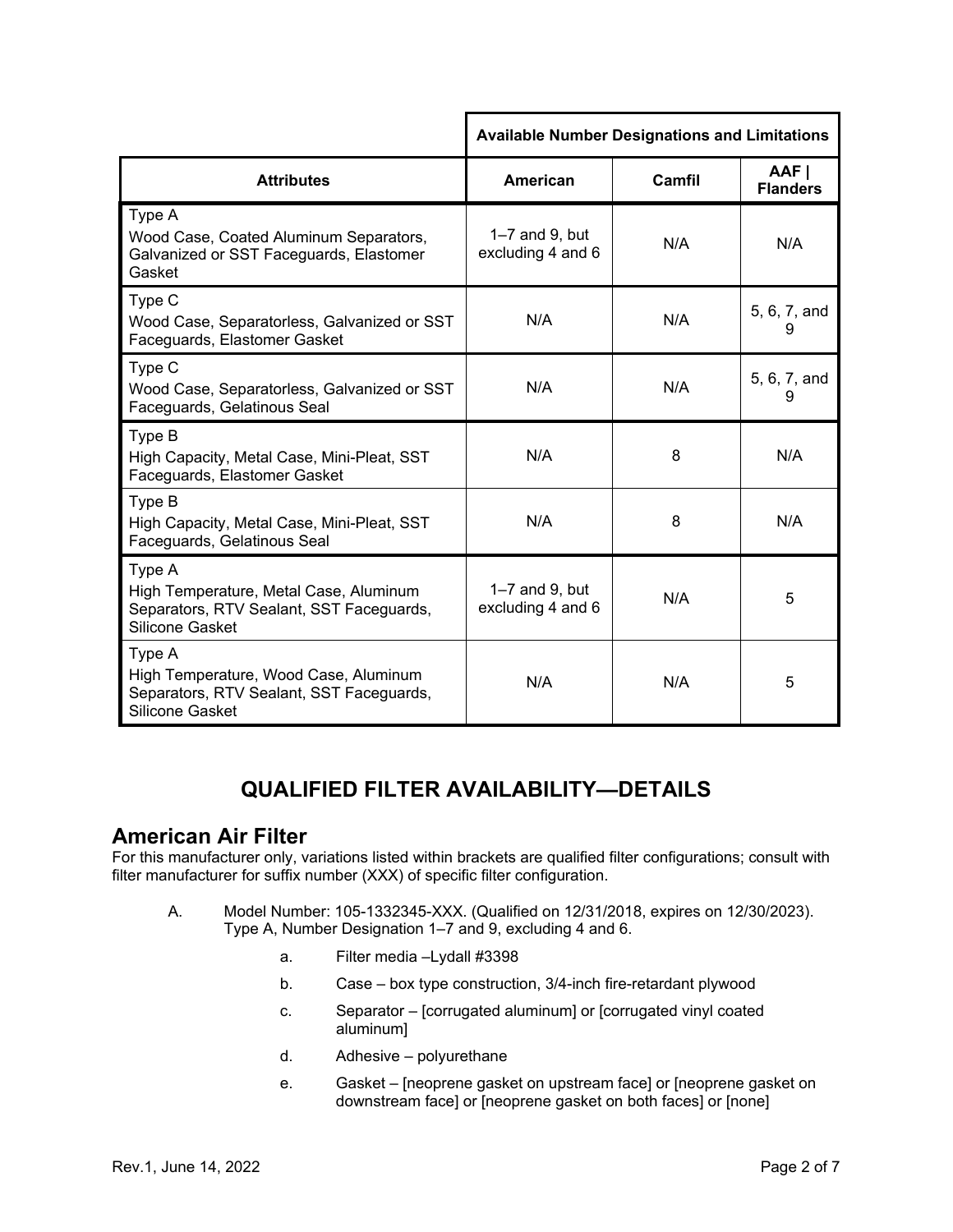- f. Faceguard [galvanized hardware cloth on both faces] or [Type 304 SST hardware cloth on both faces]
- B. Model Number: 105-1413244-XXX. (Qualified on 1/2/2019, expires on 1/1/2024). Type A, Number Designation 1–7 and 9, excluding 4 and 6.
	- a. Filter media –Lydall #3398
	- b. Case 14 gauge [304 SST] or [409 SST]
	- c. Separator [corrugated aluminum] or [corrugated vinyl coated aluminum]
	- d. Adhesive polyurethane
	- e. Gasket [neoprene gasket on upstream face] or [neoprene gasket on downstream face] or [neoprene gasket on both faces] or [none]
	- f. Faceguard [galvanized hardware cloth on both faces] or [Type 304 SST hardware cloth on both faces]
- C. Model Number: 105-1689868-XXX. (Qualified on 1/2/2019, expires on 1/1/2024). Type A, Number Designation 1–7 and 9, excluding 4 and 6.
	- a. Filter media –Lydall #3398
	- b. Case 14 gauge [304 SST] or [409 SST]
	- c. Separator [corrugated aluminum] or [corrugated vinyl coated aluminum]
	- d. Adhesive polyurethane
	- e. Gasket –[gel seal on upstream face] or [gel seal on downstream face]
	- f. Faceguard [galvanized hardware cloth on both faces] or [Type 304 SST hardware cloth on both faces]

NOTE: Following is a **high temperature** filter design that has been qualified to Section FC. This filter type has been used in TA-55 facility systems.

- D. Model Number: 105-3111354-XXX. (Qualified on 5/1/2017, expires on 4/30/2022). Type A, Number Designation 1–7 and 9, excluding 4.
	- a. Filter media Lydall #3398
	- b. Case 14 gauge [304 SST]]
	- c. Separator corrugated aluminum
	- d. Adhesive high temperature resistant red RTV silicone
	- e. Gasket [silicone gasket on upstream face] or [silicone gasket on downstream face] or [silicone gasket on both faces] or [none]
	- f. Faceguard Type 304 SST hardware cloth on both faces

### **Camfil**

- A. Model Number: 02ES-24Z24Z06-WU-2-F-M-AB-A/00, Part Number 855212403 (Qualified on 9/3/2019, expires on 9/2/2024.) Type A, Number Designation 4.
	- a. Filter media micro glass, acrylic resin binder, qualified per ASME AG-1, Section FN.
	- b. Case 14 gauge 304 SST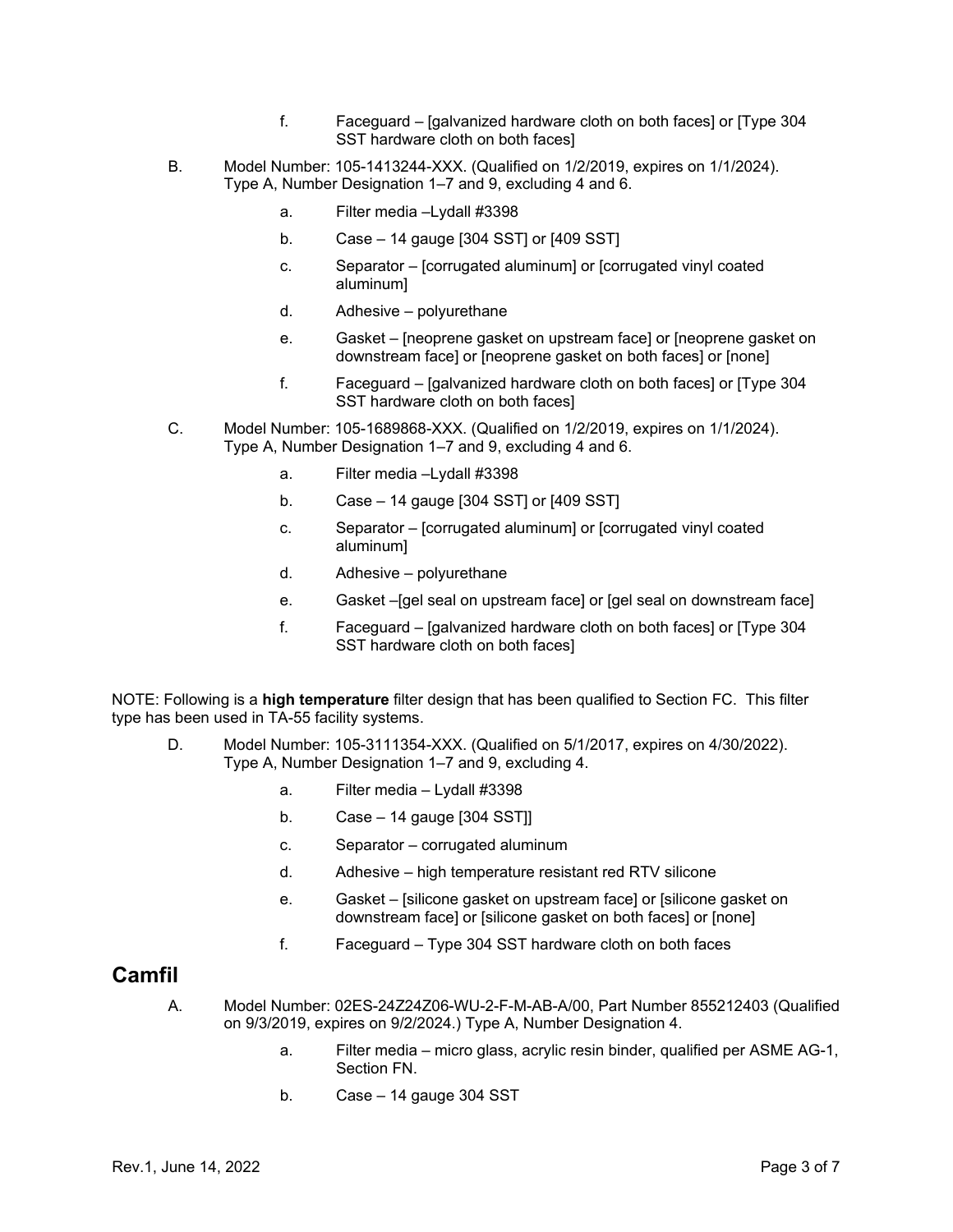- c. Separator corrugated aluminum
- d. Adhesive fire retardant, phosphorus free 2 part polyurethane
- e. Gasket gel seal
- f. Faceguard –expanded stainless steel on both sides
- B. Model Number: 02ES-24Z24Z06- VU-2-F-M-AB-0/00, Part Number 855212402 (Qualified on 6/18/2019, expires on 6/17/2024.) Type A, Number Designation 4.
	- a. Filter media micro glass, acrylic resin binder, qualified per ASME AG-1, Section FN.
	- b. Case 14 gauge 304 SST
	- c. Separator corrugated aluminum
	- d. Adhesive fire retardant, phosphorus free 2 part polyurethane
	- e. Gasket –Epichlorohydrin gasket
	- f. Faceguard –expanded stainless steel on both sides
- C. Model Number: 02EH-24Z24Z12- VU-3-F-M-AB-0/00, Part Number 855212400 (Qualified on 6/11/2019, expires on 6/10/2024.) Type A, Number Designation 1–7 and 9, excluding 4.
	- a. Filter media micro glass, acrylic resin binder, qualified per ASME AG-1, Section FN.
	- b. Case 14 gauge 304 SST
	- c. Separator corrugated aluminum
	- d. Adhesive fire retardant, phosphorus free 2 part polyurethane
	- e. Gasket –Epichlorohydrin gasket
	- f. Faceguard –expanded stainless steel on both sides
- D. Model Number: 02EH-24Z24Z12- WU-3-F-M-AB-A/00, Part Number 855212401 (Qualified on 7/2/2019, expires on 7/1/2024.) Type A, Number Designation 1–7 and 9, excluding 4.
	- a. Filter media micro glass, acrylic resin binder, qualified per ASME AG-1, Section FN.
	- b. Case 14 gauge 304 SST
	- c. Separator corrugated aluminum
	- d. Adhesive fire retardant, phosphorus-free, 2-part polyurethane
	- e. Gasket gel seal
	- f. Faceguard –expanded stainless steel on both sides
- E. Model Number: VN1560-05-10-44/55, Part Number 855010602 (Qualified on 6/18/2019, expires on 6/17/2024.) Type B, Number Designation 8.
	- a. Filter media micro glass, acrylic resin binder, qualified per ASME AG-1, Section FN.
	- b. Case 14 gauge 304 SST
	- c. Separator noncombustible threads
	- d. Adhesive fire retardant, phosphorus-free, 2-part polyurethane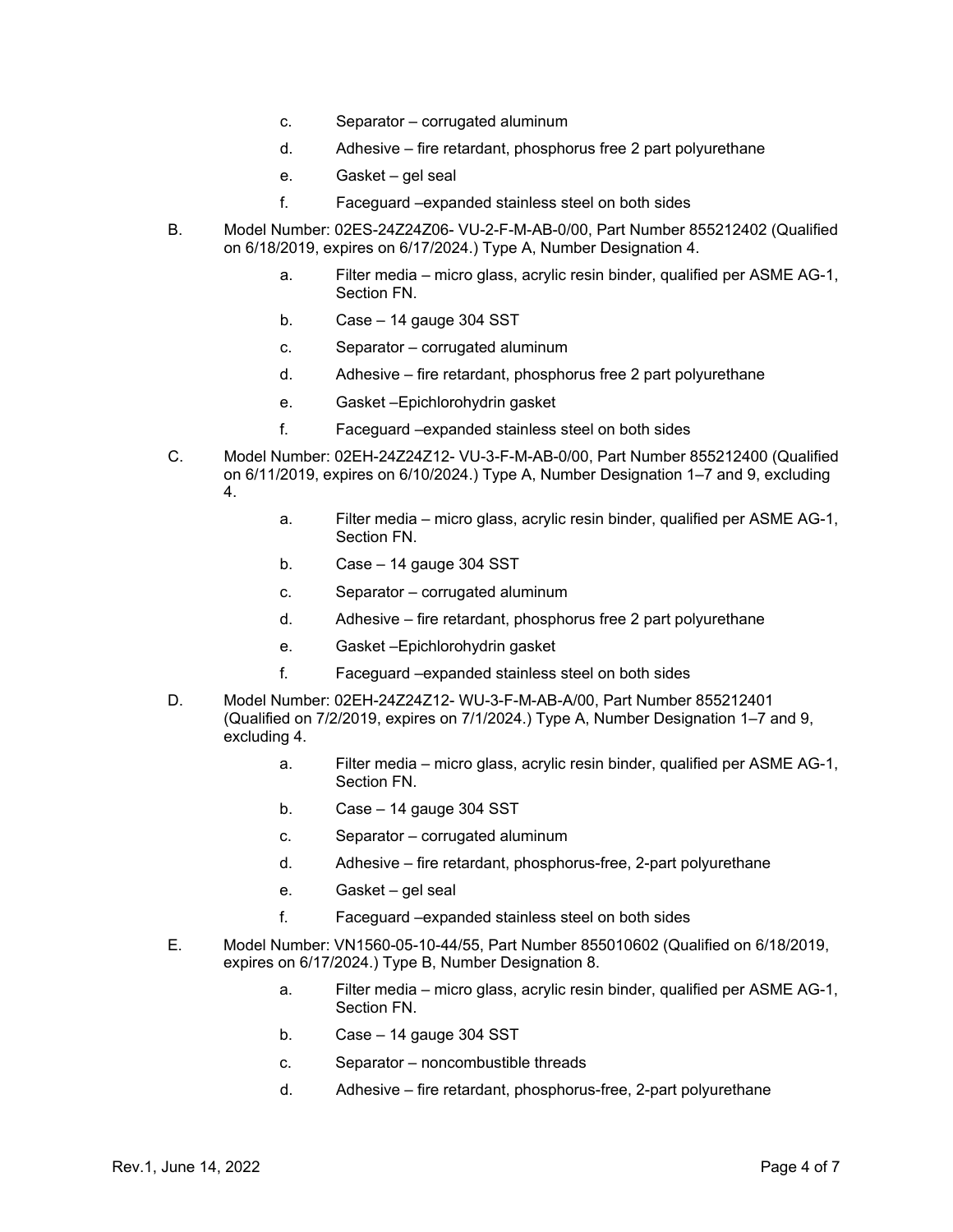- e. Gasket –Epichlorohydrin gasket on downstream face
- f. Faceguard –expanded stainless steel on both sides
- F. Model Number: VN1570-05-10-09/44/56, Part Number 855010603 (Qualified on 8/26/2019, expires on 8/25/2024.) Type B, Number Designation 8.
	- a. Filter media micro glass, acrylic resin binder, qualified per ASME AG-1, Section FN.
	- b. Case 14 gauge 304 SST
	- c. Separator noncombustible threads
	- d. Adhesive fire retardant, phosphorus-free, 2-part polyurethane
	- e. Gasket gel seal
	- f. Faceguard –expanded stainless steel on both sides
- G. Model Number: 02NH-24Z24Z12-TD-3-N-M-1B-0/00, Part Number 855212256 (Qualified on 2/1/2018, expires on 1/30/2023.) Type A, Number Designation 1–7 and 9, excluding 4.
	- a. Filter media micro glass, acrylic resin binder, qualified per ASME AG-1, Section FN.
	- b. Case 3/4" fire-retardant plywood
	- c. Separator corrugated aluminum
	- d. Adhesive fire retardant, phosphorus-free, 2-part polyurethane
	- e. Gasket Epichlorohydrin
	- f. Faceguard galvanized steel hardware cloth on both sides

### **AAF|Flanders**

- A. Model Number: 0-007-C-04-00-NU-11-13-GG-FU5 (Qualified on 6/22/2017, expires on 6/21/2022.) Type A, Number Designation 5, 6, and 9.
	- a. Filter media pleaded flat sheet non-woven glass paper (boron silicate micro fiber), 99.97 percent minimum efficiency
	- b. Case box-type construction, 3/4 in. fire-retardant plywood
	- c. Separator corrugated aluminum
	- d. Adhesive fire-retardant solid urethane
	- e. Gasket neoprene on upstream face
	- f. Faceguard galvanized steel hardware cloth on both faces
- B. Model Number: T-007-W-04-05-NU-51-23-GG-FU5 (Qualified on 7/10/2017, expires on 7/9/2022.) Type C, Number Designation 5, 6, 7, and 9.
	- a. Filter media 11 in. deep PUREFORM® filter pack, non-woven glass paper (boron silicate micro fiber), 99.97 percent minimum efficiency
	- b. Case box-type construction, 3/4 in. fire-retardant plywood
	- c. Separator none
	- d. Adhesive fire-retardant, solid urethane
	- e. Gasket BLUE-JEL® seal on upstream face
	- f. Faceguard stainless steel hardware cloth on both faces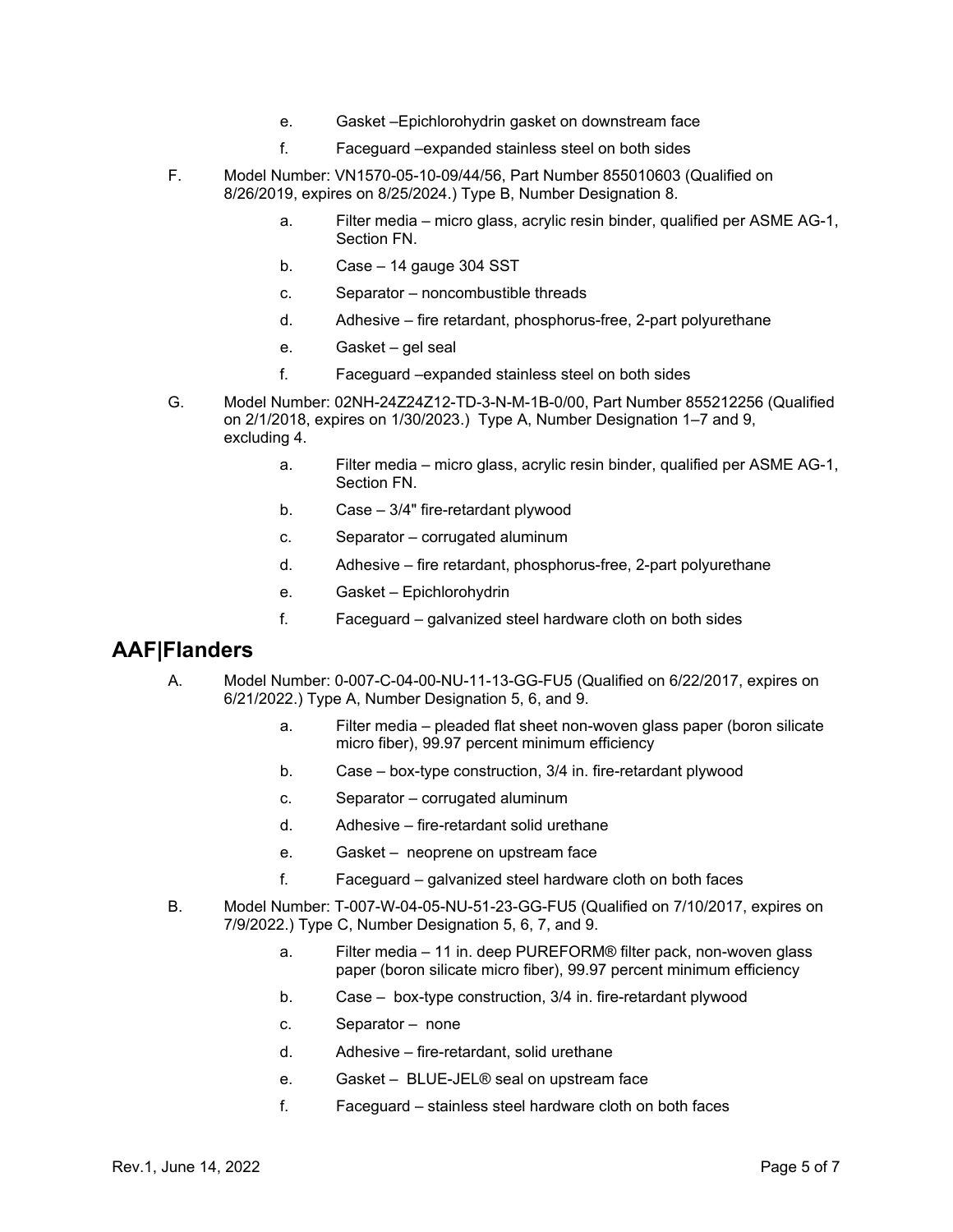- C. Model Number: 0-007-W-04-00-NU-12-23-GG-FU5 (Qualified on 7/10/2017, expires on 7/9/2022.) Type C, Number Designation: 5, 6, 7, and 9.
	- a. Filter media 11 in. deep PUREFORM® filter pack, non-woven glass paper (boron silicate micro fiber), 99.97 percent minimum efficiency.
	- b. Case box-type construction, 3/4 in. fire-retardant plywood
	- c. Separator none
	- d. Adhesive fire-retardant, solid urethane
	- e. Gasket neoprene on upstream face
	- f. Faceguard stainless steel hardware cloth on both faces
- D. Model Number: T-007-W-43-05-NU-51-23-GG-FU5 (Qualified on 6/7/2019, expires on 6/6/2024) Type C, Number Designation: 5, 6, 7, and 9.
	- a. Filter media 11 in. deep PURFORM® filter pack, non-woven glass paper (boron silicate micro fiber), 99.97 percent minimum efficiency.
	- b. Case 14 gauge Type 304 SST, bolted construction with double-turn flange on one face and fluid seal groove on opposite face
	- c. Separator none
	- d. Adhesive fire-retardant, solid urethane
	- e. Gasket BLU-JEL® on upstream face
	- f. Faceguard stainless steel hardware cloth on both faces
- E. Model Number: 0-007-C-42-03-NU-11-13-GG-FU5 (Qualified on 12/13/2018, expires on 12/12/2023) Type A, Number Designation: 5, 6, and 9.
	- a. Filter media pleated flat sheet non-woven glass paper (boron silicate micro fiber), 99.97 percent minimum efficiency
	- b. Case 14 gauge Type 409 SST, bolted construction with double-turn flange on both faces
	- c. Separator corrugated aluminum
	- d. Adhesive fire-retardant, solid urethane
	- e. Gasket neoprene on upstream face
	- f. Faceguard galvanized steel hardware cloth on both faces

NOTE: The models below are **high temperature** filter designs that have been qualified to Section FC. These filter types have been used in TA-55 facility systems.

- F. Model Number: 0-007-C-04-00-NE-32-23-GG-FU5 (Qualified on 2/21/2017, expires on 2/20/2022) Type A, Number Designation: 5.
	- a. Filter media –pleated flat sheet non-woven glass paper (boron silicate micro fiber), 99.97 percent minimum efficiency
	- b. Case –box-type construction, 3/4 in. fire-retardant plywood
	- c. Separator corrugated aluminum
	- d. Adhesive high-temperature-resistant, red RTV silicone
	- e. Gasket silicone gasket on downstream face
	- f. Faceguard stainless steel hardware cloth on both faces